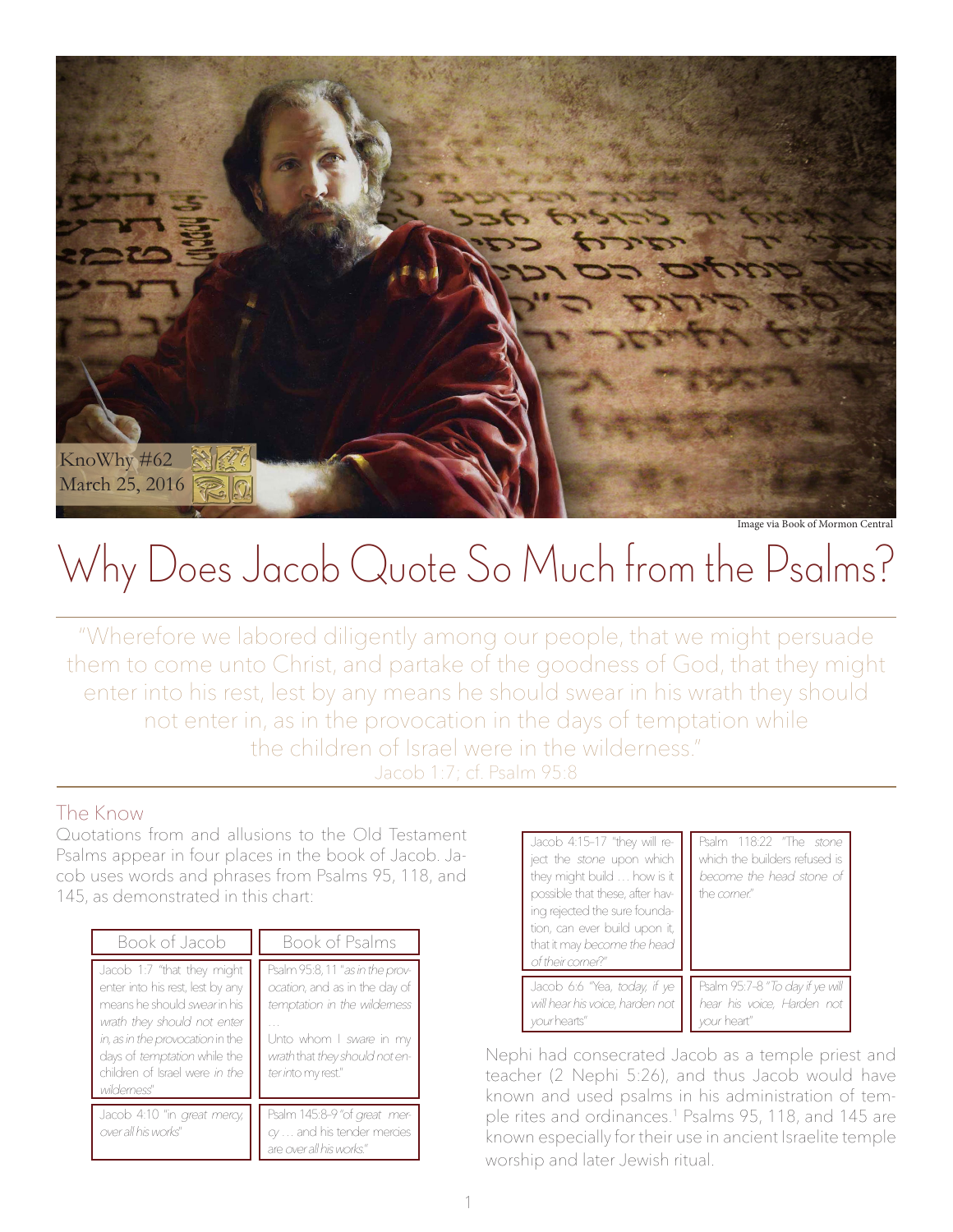Psalms scholar Hermann Gunkel described Psalm 95 as a temple hymn sung when worshippers journeyed to Jerusalem and sought "entry into the sanctuary."2 The setting of Jacob's discourse in Jacob 2—3 is explicitly stated to be the Nephite temple (Jacob 2:2). Psalm 95 is also cited in Alma 12 which, combined with chapter 13, similarly contains much temple imagery and references to the Melchizedek Priesthood.

Psalm 118 has long been understood as messianic and tied to the ancient Israelite Feast of Tabernacles,<sup>3</sup> one of the ancient Israelite pilgrimage festivals at the Jerusalem temple. The psalm depicts the righteous passing through the temple gates in procession and circling around the altar of the temple. Jacob evidently understood Psalm 118 messianically and used it appropriately in a temple setting.

Psalm 145 has literary ties to Psalm 118, and many ritual elements related to the temple. Psalm 145 is part of Jewish religious ceremonies and is recited in the modern Jewish commemoration of Yom Kippur, the Day of Atonement. Appropriately, Jacob 4 also focuses on the atonement of Christ. It is significant that both Jacob 4 and Psalm 145 focus on themes such as "the name" of God (Jacob 4:5—6; Psalm 145:1—2, 21), "righteousness" (Jacob 4:5; Psalm 145:7), "grace" (Jacob 4:7; Psalm 145:7—9), and works/creation (Jacob 4:8; Psalm 145:5).

#### The Why

The Psalms have a long history of use in religious worship, particularly worship centered at the temple. That history would have been important to Jacob and his people. Pilgrims sang psalms on their way to the temple and as they entered its holy grounds. They were greeted by choruses that sang psalms on the temple steps. And likely, these holy hymns were sung or chanted as the ancient temple sacrifices and ordinances were performed. Anyone who participated in temple worship in an Israelite or Nephite temple would have known these Psalms and would have recognized them as an important part of the worship services.

The Psalms have often been called "the hymn book of the temple" because many of them appear to have been used in ancient Israelite temple worship or feature a temple setting and temple imagery.4 Thus, in his role as a consecrated teacher and priest who officiated in and taught at the temple, it is no surprise that Jacob employed language from psalms. A shorthand allusion to one part of a psalm would have effectively brought to mind all the rest of the words of that psalm.

Jacob very likely had access to at least some of the Psalms, either from the plates of brass or from memory. The Israelites, especially the priests and Levites, likely knew the Psalms and sang them regularly, similar to the way we know the hymns from our modern hymn books. Jacob worked as a priest in the Nephite temple and would, therefore, be expected to know the priestly traditions of the ancient Israelites. The fact that Jacob appropriately uses temple psalms for temple contexts underscores the reality that Jacob was culturally an ancient Israelite. More importantly, that he quotes from the Psalms demonstrates his familiarity and love for these scriptures.

As modern readers of Jacob's words recognize these quotations from and allusions to the Old Testament Psalms in his text, they can better visualize the temple setting of many of his words. With this realization, Jacob's status as the chief priest over the Nephite people gains further legitimacy and credibility. The consistency of the background narrative of Jacob's priestly role in comparison to biblical temple priests supports the historicity and deep religiosity of the Book of Mormon.

### Further Reading

John Hilton III, "Old Testament Psalms in the Book of Mormon," in Ascending the Mountain of the Lord: Temple, Praise, and Worship in the Old Testament (2013 Sperry Symposium), ed. Jeffrey R. Chadwick, Matthew J. Grey, and David Rolph Seely (Salt Lake City and Provo, UT: Deseret Book and Religious Studies Center, Brigham Young University, 2013), 291–311.

David E. Bokovoy, "Ancient Temple Imagery in the Sermons of Jacob," in Temple Insights: Proceedings of the Interpreter Matthew B. Brown Memorial Conference (The Temple on Mount Zion, 22 September 2012), eds. William J. Hamblin and David Rolph Seely (Orem, UT and Salt Lake City: The Interpreter Foundation and Eborn Books, 2014), 171–186.

© Book of Mormon Central, 2016